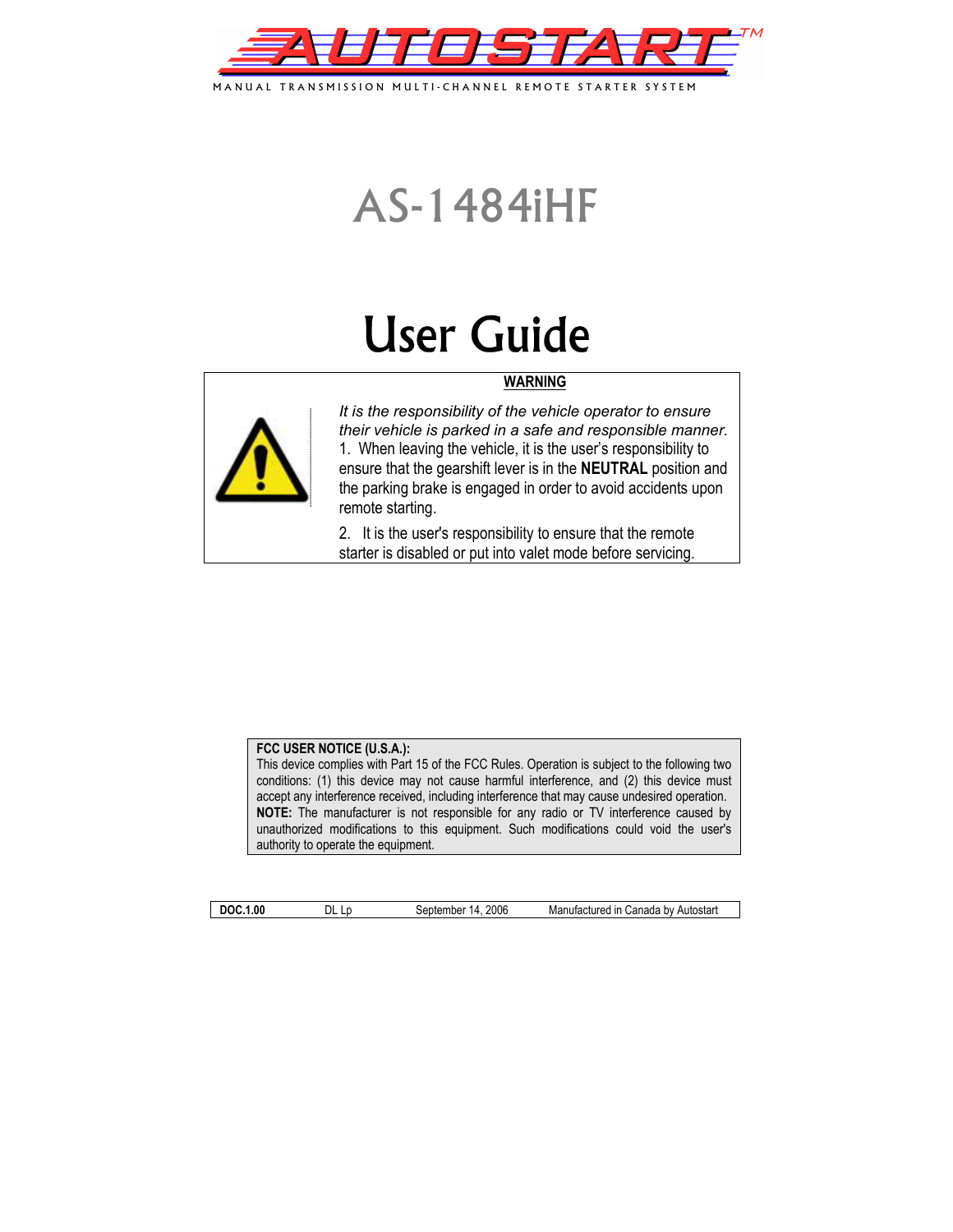# Table of Contents

| Windshield Wipers, Radio and Headlights3 |  |
|------------------------------------------|--|
|                                          |  |
| Remote-starting Your Vehicle3            |  |
| Setting the system to Ready Mode3        |  |
| Remaining in Ready Mode 3                |  |
|                                          |  |
|                                          |  |
| Remote Starter Features 4                |  |
|                                          |  |
|                                          |  |
|                                          |  |
|                                          |  |

| Advanced Features: Installation-programmable |  |
|----------------------------------------------|--|
|                                              |  |
|                                              |  |
|                                              |  |
| Ignition-controlled Door Locks Option6       |  |
|                                              |  |
|                                              |  |
|                                              |  |
|                                              |  |
|                                              |  |
|                                              |  |
| Troubleshooting Poor Transmitting Range      |  |
|                                              |  |
| LIMITED LIFETIME WARRANTY9                   |  |

#### Introduction

This Module is a state-of-the-art remote car starter system. With many advanced function, this product will satisfy any one of the user's expectations from high-end commodity systems, without neglecting the standard features commonly offered by entry-level starters.

#### Basic Remote Operation

Your remote car starter can operate two independent vehicles equipped with an identical remote car starter (see **multi-car operation** on page 7).

#### **The functions of the transmitter are as follows:**



Pressing the **LOCK** and **UNLOCK** buttons simultaneously will activate the **AUX 2** output.

# Vehicle Presets

#### **Heater and Heated Seat**

When leaving the vehicle it is recommended to preset the accessory controls in preparation for the next remote start. Settings for the blower motor (fan), front and rear, as well as heated seats (if equipped) should not be left on **HIGH.** It is recommended to leave the settings on **LOW** or **MEDIUM** instead.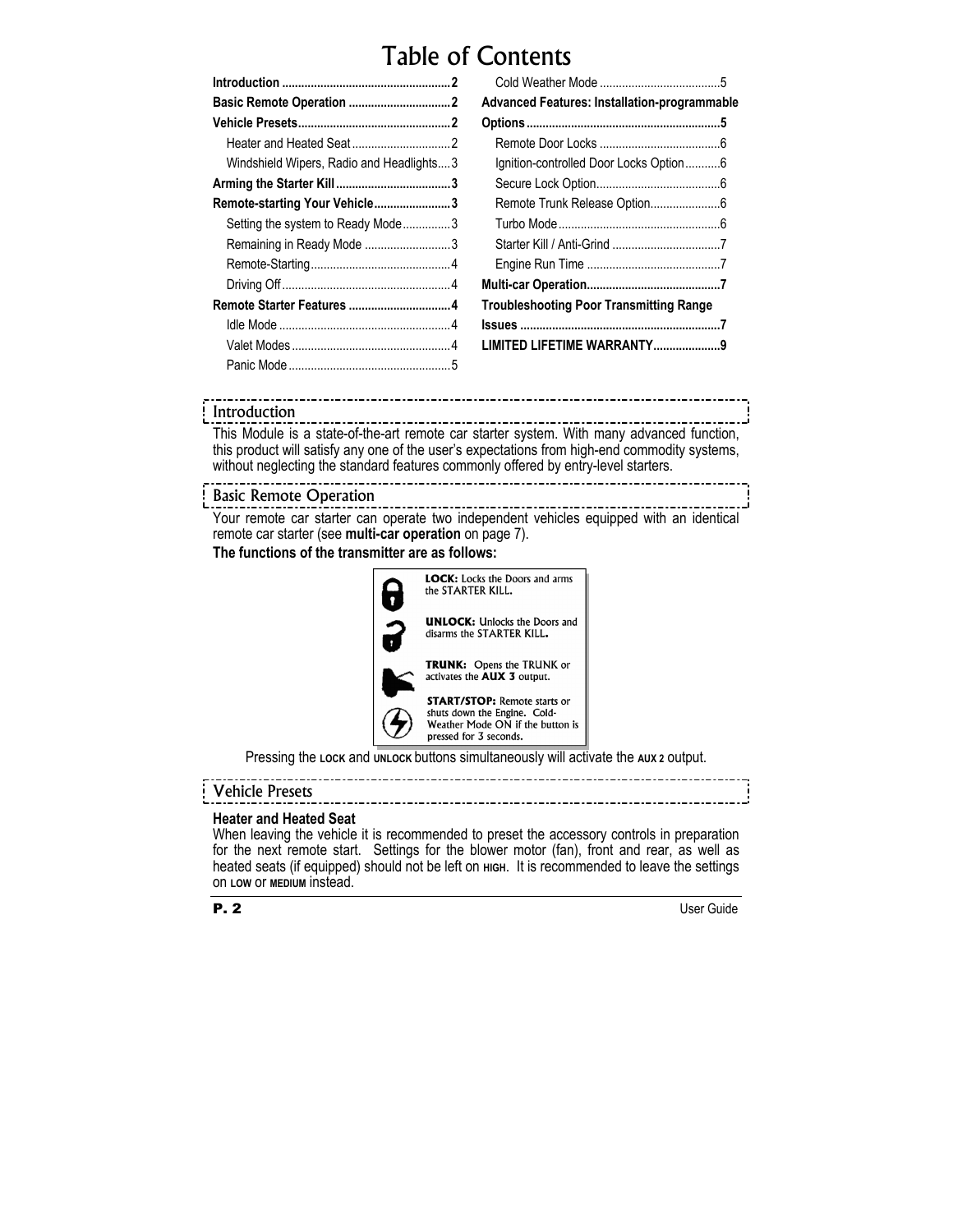#### **Windshield Wipers, Radio and Headlights**

Certain vehicles require the radio and / or windshield wiper and / or headlight circuits to become energized while running under remote start. When leaving the vehicle you must ensure that the windshield wiper and headlight switches are **OFF**. Leaving the headlight switch **ON** on certain types of vehicles could cause them to remain **ON** even after the remote starter shuts down, resulting in a dead battery.

#### Arming the Starter Kill

If installed, the Starter Kill can be programmed to arm in Active Mode (will not arm automatically) or in Passive Mode (will arm automatically).

- To **disarm** the Starter Kill in Active or Passive Mode, press the **UNLOCK** button on the transmitter. The parking lights will flash twice. (If Remote Door Locks were installed, this will also unlock the doors.) In Passive Mode, the system will automatically rearm 1 or 3 minutes after the doors were unlocked.
- To **arm** the Starter Kill in Active or Passive Mode, press and hold the **LOCK** button on the transmitter. The parking lights will flash once. (If Remote Door Locks were installed, this will also lock the doors). In Passive Mode, the system will automatically arm 1 or 3 minutes after the engine is shut down.

#### Remote-starting Your Vehicle

#### **Setting the system to Ready Mode**

This unit is designed for **Manual** Transmissions only. In order to remote-start the vehicle, the Unit must first be set to Ready mode. If the Unit is not set to Ready Mode, it cannot remotestart the vehicle. Once the system has been set to Ready Mode, the vehicle can be remote started and stopped at will (as long as the Unit never exits Ready Mode).

- 1. Ensure that all the Doors are closed and that the Gear Lever is in the Neutral position.
- 2. With the Engine already running, apply the Parking Brake.
- 3. Within 20 sec. press **LOCK**, **UNLOCK** or **START/STOP** on the Transmitter.

#### **The Parking Lights will flash 3 times quickly and remain lit.**

- 4. Remove the key: the Engine will go on running.
- 5. Exit the vehicle and close the Door.
- 6. Press either:
	- a. **LOCK** to lock the Doors, arm the Alarm and shut down the Engine;
	- b. **UNLOCK** to unlock the Doors and shut down the Engine;
	- c. **START/STOP** to shut down the Engine without affecting the Doors **or**;
	- d. **TRUNK** to lock all Doors and engage idle mode.

#### **Remaining in Ready Mode**

Once the vehicle is in Ready Mode you can start and stop the vehicle at wish. However, if any one of the following events occurs, the vehicle will exit Ready Mode – thus eliminating the remote start option until Ready Mode is restored:

- Door opened:
- Hood opened;
- Brakes pressed;
- Parking Brake disengaged;
- Key turned to the **IGNITION ON (RUN)** position.

Should any of the above occur, Ready Mode will be cancelled.

**Note:** The unit will notify the user that it has exited Ready Mode by giving three slow flashes of the vehicle's Parking Lights.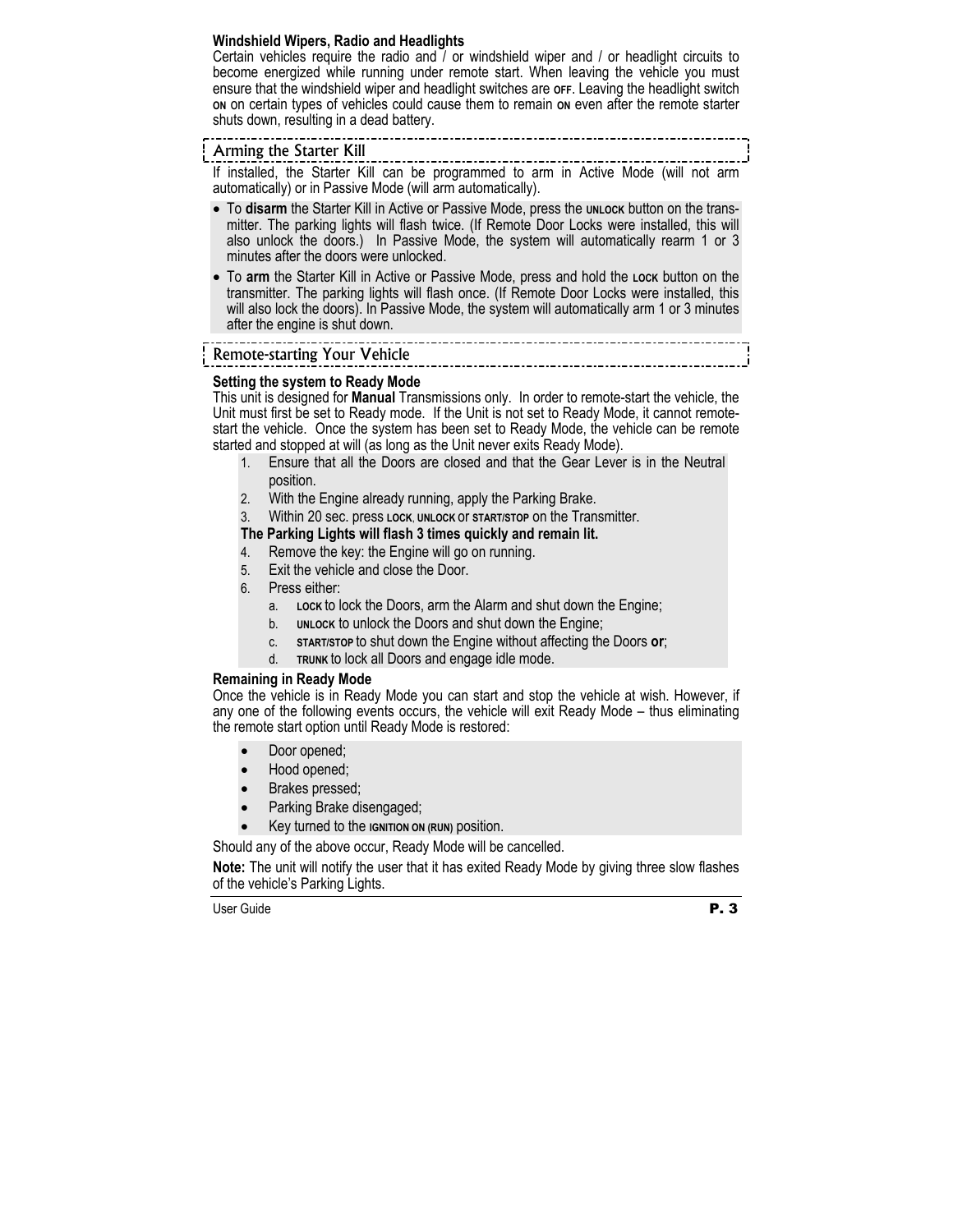#### **Remote-Starting**

Press the **START/STOP** button for approx. 1 second. The parking lights will come ON, informing you that the unit has received your signal. Approx. 5 seconds later, the engine will start. The Parking Lights will remain ON during the pre-programmed run time.

If the vehicle doesn't start the first time, the system will shut down.

#### **Driving Off**

With the vehicle running under remote control, press the **UNLOCK** button to **DISARM** and **UNLOCK** the doors (if installed). Enter the vehicle and do the following:

- Turn the ignition key to the **IGNITION ON (RUN)** position.
- Press the brakes to disengage the remote starter unit.

You are now ready to drive off.

**Caution:** do **not** turn the key to the **CRANK** position with the engine running. This will cause the starter motor to re-engage, unless your vehicle is equipped with the Start Kill / Anti-Grind Feature (Optional).

### Remote Starter Features

#### Idle Mode

This feature allows the user to engage the remote starter to take over the vehicle while it is already running with the key in the **IGNITION** switch. The vehicle will keep running for the preprogrammed run time, or until it is shut down by remote.

**Caution:** Do not leave children or pets unattended in a car running in Idle Mode.

#### **To activate Idle Mode:**

To enable Idle Mode, press and hold the **LOCK**, **UNLOCK** or **START/STOP** button on your remote transmitter while the engine is running.

**Note:** When enabling Idle Mode, pressing **LOCK** or **UNLOCK** will automatically unlock the doors.

The parking lights will come **ON**. Remove the key, exit the vehicle and lock the doors (if desired). Pressing the **TRUNK** button at this point will lock all Doors and activate Idle Mode. The engine will continue running and will turn itself **OFF** when the pre-programmed run time expires (see Step 6 of the "*Setting the system to Ready Mode*" section on p. 3).

#### **Valet Modes**

#### Ignition Valet

The system can be placed in Valet Mode to disable the remote starting capabilities. If the vehicle needs to be serviced, or if you park it indoors, Valet Mode will prevent the engine from being accidentally started by remote control.

#### **To ENTER Valet Mode**

- 1. With the key in the Ignition switch, turn the key to the on (RUN/IGNITION) and then off positions 5 times within 10 seconds.
- 2. The Parking Light will flash 3 times indicating the Module is now in Valet Mode. The LED will turn **ON** solid.

#### **To EXIT Valet Mode**

- 1. With the key in the Ignition switch, turn the key to the **ON (RUN/IGNITION)** and then **OFF**  positions 5 times within 10 seconds.
- 2. The Parking Light will flash twice indicating the Module is now out of Valet Mode. The LED will turn **OFF**.

#### Valet Mode using the Valet Button

(If installed)

#### **To put the system** *into* **Valet Mode:**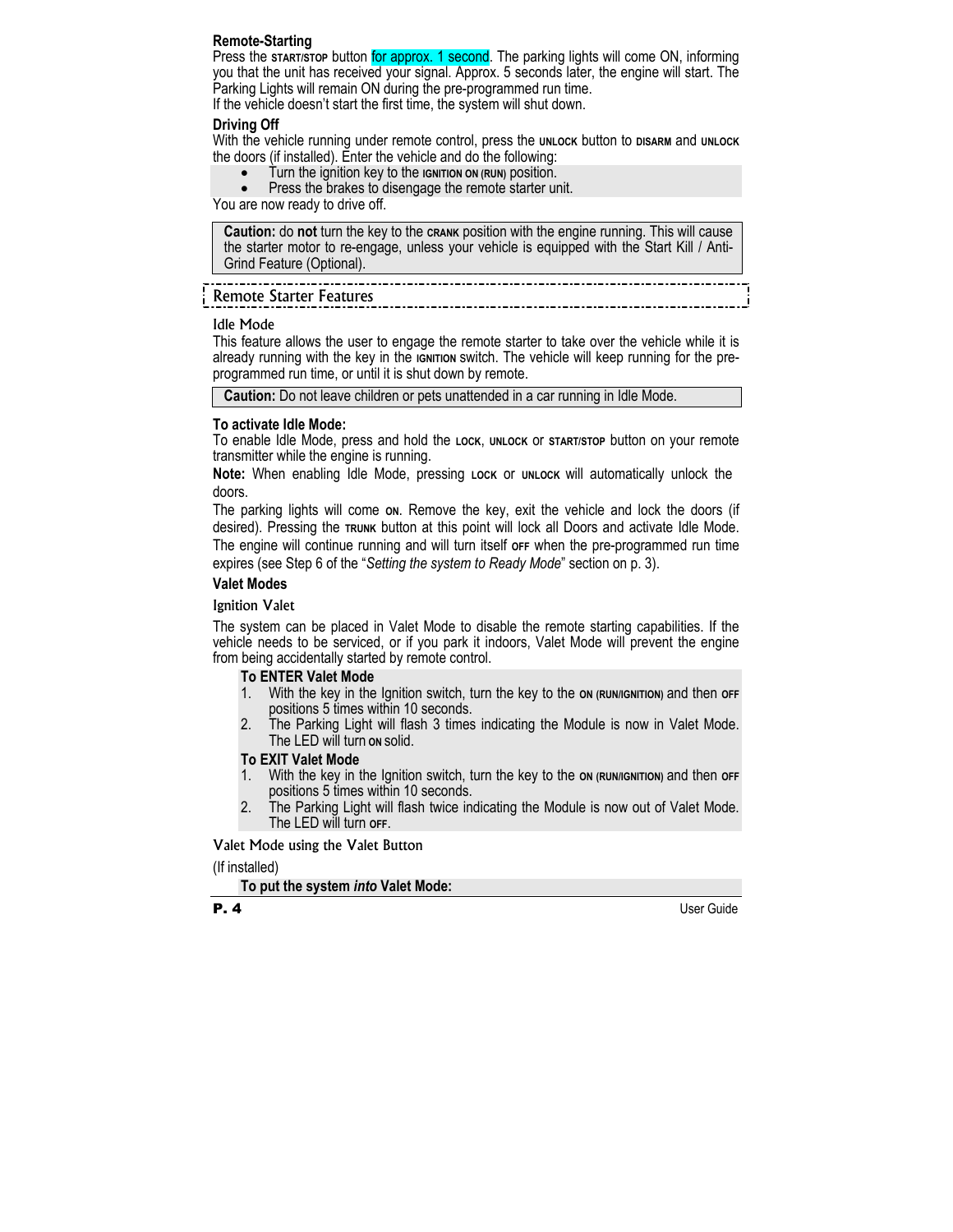- 1. Turn the key to the **IGNITION ON (RUN)** position.<br>2. Press (for at least 1 second) and release the
- 2. Press (for at least 1 second) and release the Valet Button. The L.E.D. will come **ON**.

#### **To take the system** *out of* **Valet Mode:**

- 1. Turn the key to the **IGNITION ON (RUN)** position.
- 2. Press (for at least 1 second) and release the Valet Button. The L.E.D. will go **OUT**.

The Valet button can only be used if the vehicle keys are in the **IGNITION ON (RUN)** position.

#### **Panic Mode**

**Note:** Panic mode can only be activated if the horn has been adequately configured by your installer.

In an emergency situation, you can activate Panic Mode using the **LOCK** or **UNLOCK** button. This will:

• shut down the engine,

- disarm the Starter Kill and
- unlock the doors (with the **UNLOCK** button)
- activate the horn for 25 sec.
- or lock the doors (with the **LOCK** button),

**Note:** See the description of the **Starter Kill** option later in this Guide.

#### **To activate Panic Mode:**

- Press and hold the **UNLOCK** button for approximately 3 sec. until the sound signal starts and the parking lights flash: this will unlock the doors before the sound signal starts.
- Or press and hold the Lock button for approximately 3 seconds until the sound signal starts and the parking lights flash: this will lock the doors before the sound signal starts.

Panic Mode will automatically shut down after 25 sec.

**Note:** To stop Panic Mode before the end of its delay, press the **LOCK** or **UNLOCK** button until the sound signal stops.

#### **Cold Weather Mode**

When Cold Weather Mode is active, the engine starts every 2 hours and runs for 3 minutes (or for 8 or 18 minutes with Diesel engines); the routine goes on for a period of 24 hours.

#### **To** *enter* **Cold Weather Mode:**

• With the vehicle already in Ready Mode, press and hold the **START/STOP** button until the parking lights flash 3 times.

#### **To** *exit* **Cold Weather Mode, do any one of the following:**

- Open the hood.
- Start the engine using the remote control.
- Turn the ignition key to the **IGNITION ON (RUN)** position.
- Press and hold the **START/STOP** button for 3 seconds (until the parking Lights flash once)
- Set the vehicle to Valet Mode.

Advanced Features: Installation-programmable Options

The remote car starter was designed with flexibility and OEM integration in mind. With its programmable options, this unit can single-handedly control nearly any electrical system in your vehicle.

**Note:** The programming of these features should be left to a professional. Changing any one of the settings may adversely affect the operation your Remote Car Starter.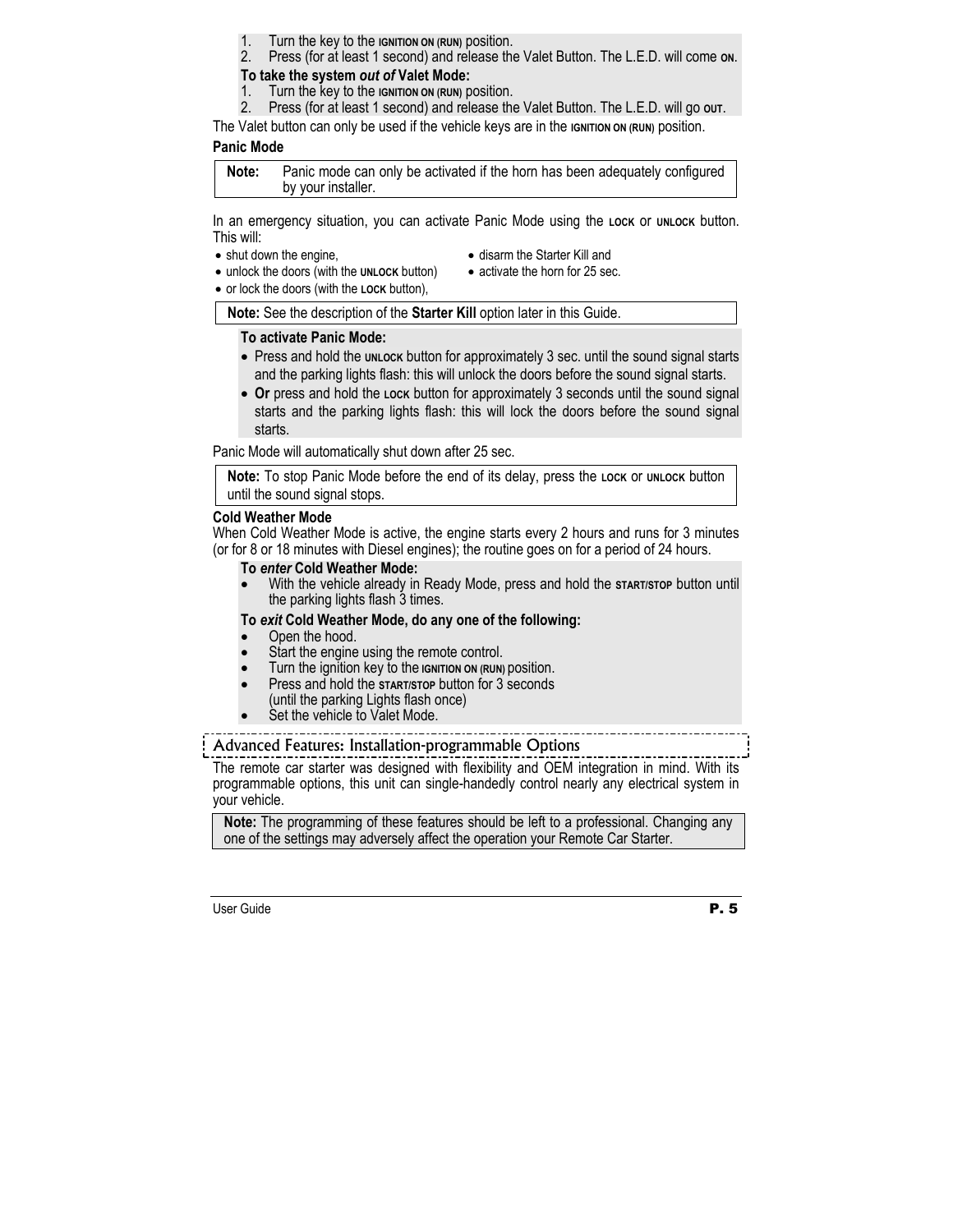#### **Remote Door Locks**

If your system was installed with the Remote Door Locks option, you will have the convenience of remote keyless entry.

#### **To LOCK your doors and ARM the Starter Kill:**

- 1. Press and hold the **LOCK** button for approx. 1 sec.
- 2. The parking lights will flash once and the L.E.D. will flash slowly to confirm that the doors have been locked and that the Starter Kill feature is enabled if it was installed.

#### **To UNLOCK your doors and DISARM the Starter Kill:**

- 1. Press and hold the **UNLOCK** button for approx. 1 sec.<br>2. The parking lights will flash twice and the L.E.D. v
- 2. The parking lights will flash twice and the L.E.D. will go out to confirm that the doors have been unlocked and that the Starter Kill feature is disarmed if it was installed.

**Note:** If installed and configured in Passive Mode at installation, the Starter Kill feature will rearm automatically 60 seconds after the doors are unlocked. For that reason, you may have to unlock your doors a second time if some time elapses before you actually start the engine.

#### **Ignition-controlled Door Locks Option**

This is an added security feature. If your system was installed with the Ignition-controlled Door Locks option, the doors will automatically be locked as soon as the user presses the brakes while the ignition key is in the **IGNITION ON (RUN)** position.

When the key is turned to the Ignition **OFF** position, the doors will automatically be unlocked. (Only available if remote Door Lock Option is installed)

#### **Secure Lock Option**

Before it can remote-start your vehicle, the module must first disarm the factory security system.

The Secure Lock feature may be required on certain vehicle models with factory security systems that automatically unlock the doors when the security system is disarmed.

To keep your vehicle protected when the factory security system is disarmed for a remote start, Secure Lock will relock your doors as soon as the vehicle has started.

Once the engine run cycle ends, Secure Lock will rearm your factory security system.

#### **Remote Trunk Release Option**

If your system was installed with the Remote Trunk Release, you can open your trunk by pressing the **TRUNK** button on the remote transmitter. Vehicles must have an electric **TRUNK**  switch or a remote **TRUNK** button on the vehicle's OEM Transmitter for this option to be compatible with the Module.

#### **Turbo Mode**

If Turbo Mode is configured at installation, it will allow a turbocharger to idle down after the user leaves the vehicle: the unit will take over the vehicle and keep it running for 60 seconds (or until it is shut down by remote control), then shut down the engine and set the Remote Car Starter to Ready Mode.

#### **To activate Turbo Mode, follow all steps of the Ready Mode routine :**

- 1. Ensure that all the doors are closed and that the shifter is in the neutral position.
- 2. With the engine already running, apply the parking brake and release the brake pedal. **Make sure to release the brake pedal.**
- 3. Within 20 sec. press **LOCK**, **UNLOCK** or **START/STOP** on the transmitter. **The parking lights will flash 3 times quickly and remain lit.**
- 4. Remove the key: the engine will go on running.
- 5. Exit the vehicle and close the door.
- 6. Press and hold either:
	- a) **LOCK** to lock the doors and shut down the engine after 60 sec.;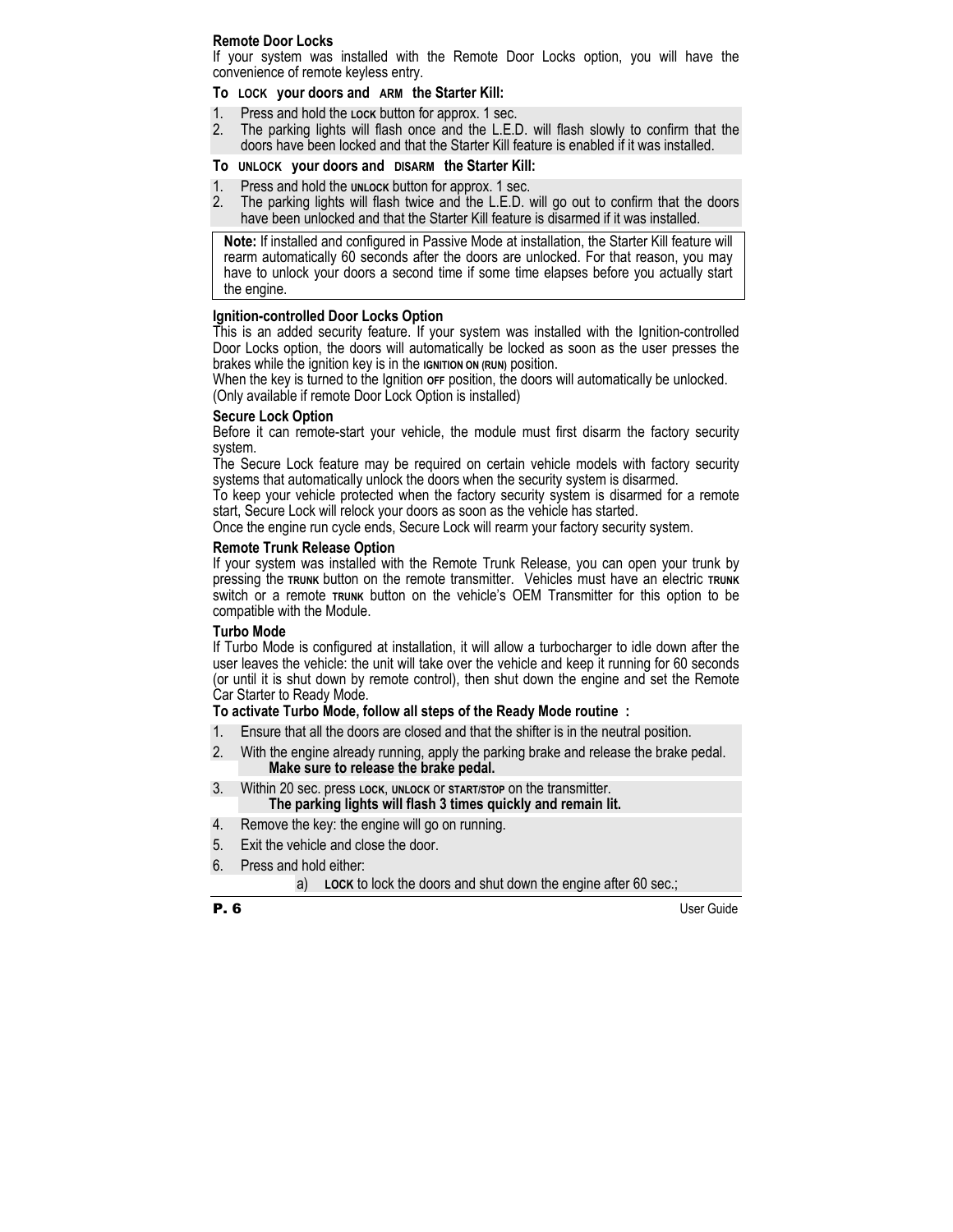- b) **UNLOCK** to unlock the doors and shut down the engine after 60 sec.;
- c) **START/STOP** to shut down the engine immediately, without affecting the doors (this will by-pass Turbo Mode).

### **d) TRUNK TO SET THE VEHICLE INTO IDLE MODE**

### **Starter Kill / Anti-Grind**

This added security feature will immobilize your vehicle when the system is armed (LOCKED). If your Module was installed with the Starter Kill option, you will not be able to start your vehicle with the key unless the system has been disarmed first (UNLOCKED).

The Starter Kill option can be programmed to be **ACTIVE** (will not arm automatically) or **PASSIVE** (will arm automatically). In **PASSIVE** Mode, your installer can program it to arm automatically in 1 or 3 minutes.

Once the vehicle has been remote started, the Anti-Grind feature prevents the starter motor from re-engaging when the ignition key is accidentally turned to the **CRANK** position.

**Note:** Automobile insurance companies sometimes offer a rebate for vehicles with a passive starter kill device.

#### **Engine Run Time**

(**Gas 15 minutes, Diesel 20 minutes by default**) If you have a gas engine, your system can be programmed to run the engine for 3, 15, or 25 minutes (15 minutes by default). If you have a diesel engine, it can be programmed to run the engine for 8, 20, or 30 minutes).

#### Multi-car Operation

This option allows the owner of two vehicles, both equipped with the same Remote Car Starter model, to control both systems with a single remote control. To control the second vehicle, simultaneously press the **TRUNK** button and the button of the function you wish to use.

**Note:** Your remote control must be configured for second car operation by the installer.

- Press **TRUNK** + **LOCK** button simultaneously: **LOCK**
- Press **TRUNK** + **UNLOCK**: ...............................**UNLOCK**
- Press **TRUNK** + **START**:.................................. **START**
- Press **TRUNK** + **STOP**: ................................... **STOP**
- Press **TRUNK** + **STARTSTOP** for 3 sec: ............**Cold Weather Mode**

## Troubleshooting Poor Transmitting Range Issues

Many factors may affect the operating range of the transmitter. Some of these are:

- The condition of the battery in the transmitter.
- The operating environment (for example: downtown radio-frequency noise, airports, cellular phone towers…)
- Metal: any type of metal will affect operating range. This includes the metal in the car.
- The shape of the vehicle can affect range as well; vans in general have an especially poor range.
- The shape of the roof and A-pillars brings about considerable radio-frequency deflection (in this case the signal from the remote control). As a result, the direction in which the vehicle is facing in relation to the remote control can affect the range. Straight on – standing in front of the vehicle – generally gives you the greatest range; the second best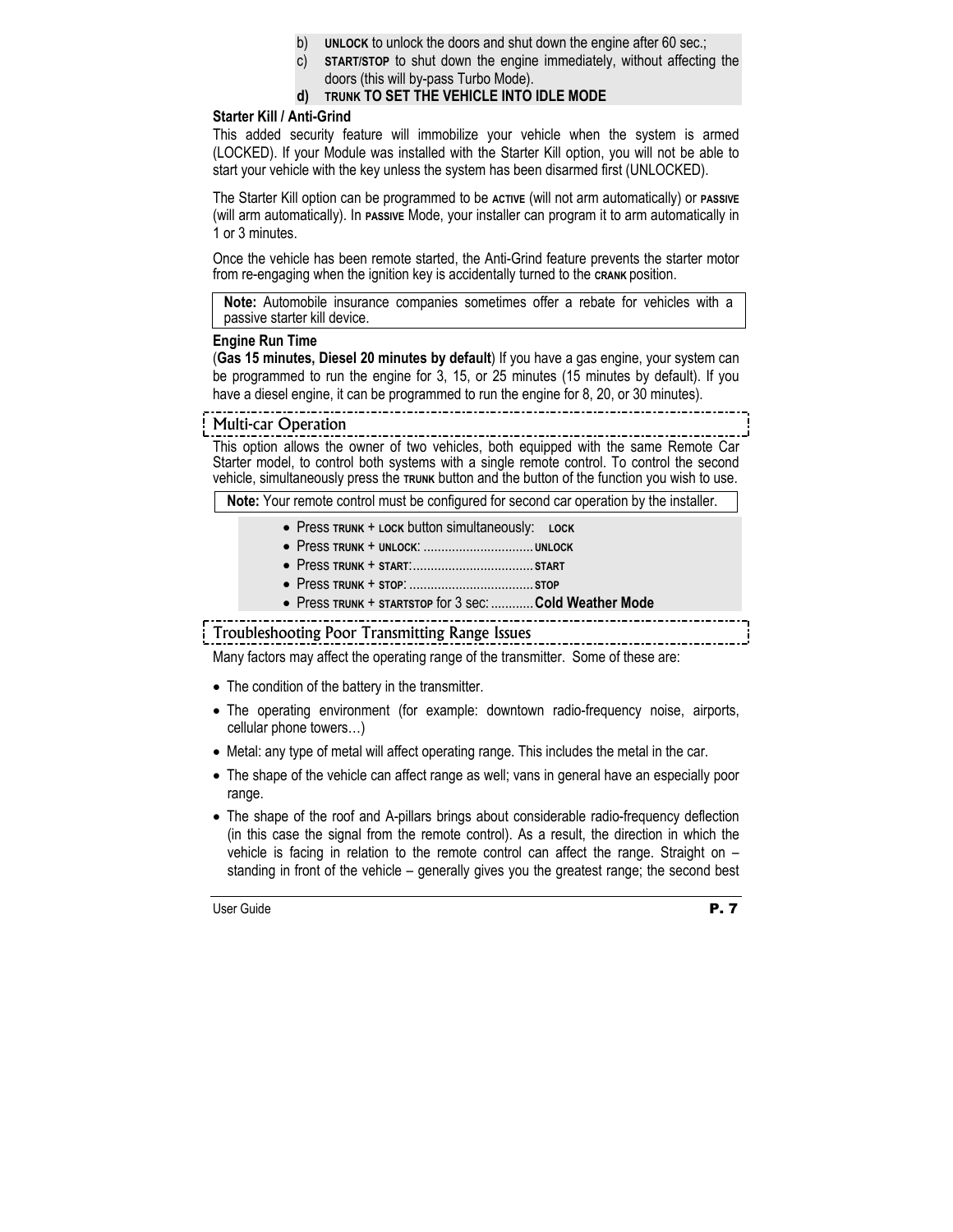performance is from the back. Using the remote control from either side of the vehicle will usually give the lowest range.

- The range will be significantly lower in a crowded parking lot than in open space.
- Always hold the transmitter high, approximately at shoulder height. Holding the transmitter against your chin will also increase your range: your head acts as an antenna.
- The operating range will be somewhat lower on vehicles equipped with an aftermarket or factory alarm.
- Windows and windshields tinted with lead or metallic tints will decrease the operating range.